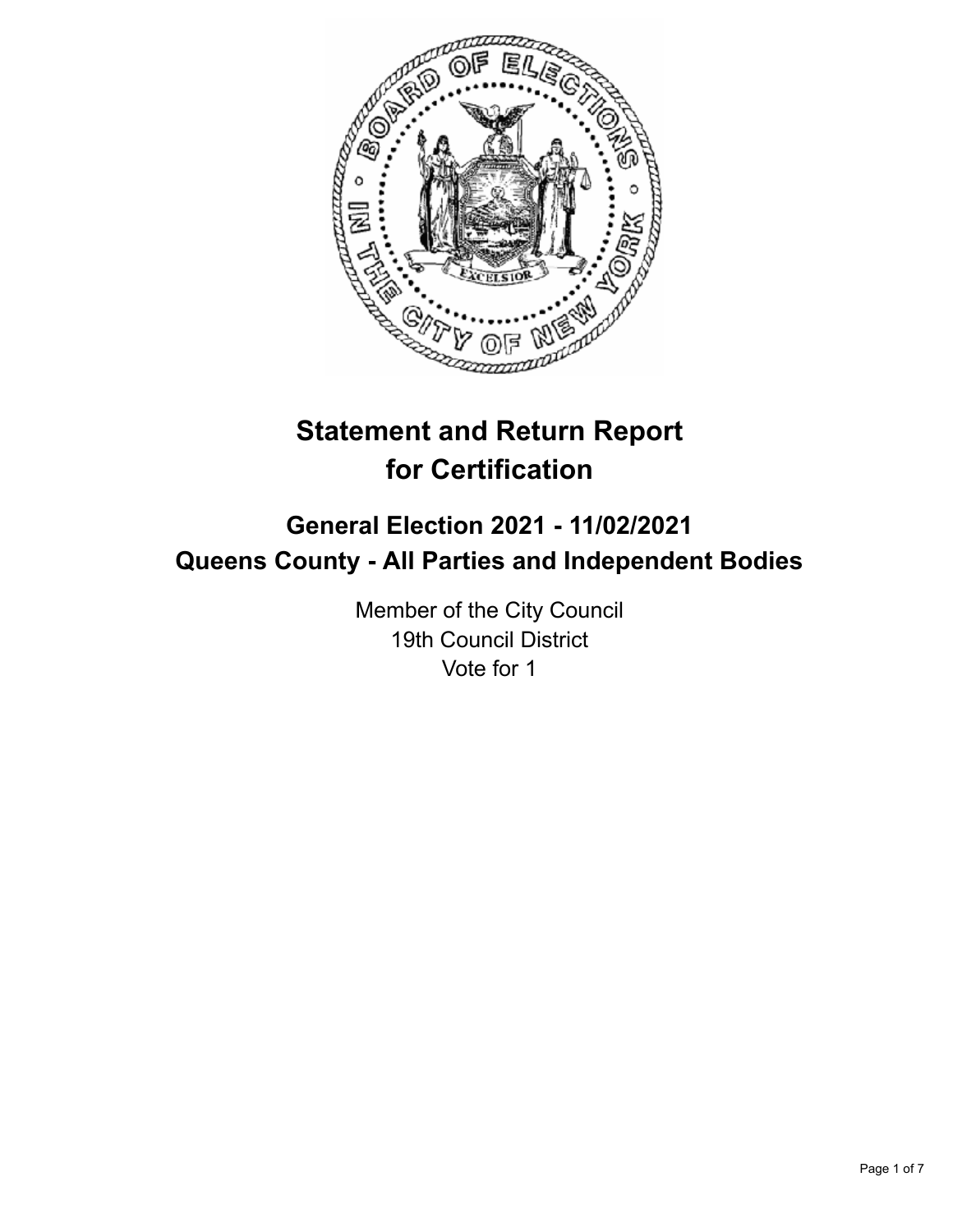

| <b>PUBLIC COUNTER</b>                                    | 932   |
|----------------------------------------------------------|-------|
| <b>MANUALLY COUNTED EMERGENCY</b>                        | 0     |
| ABSENTEE / MILITARY                                      | 79    |
| <b>AFFIDAVIT</b>                                         | 6     |
| <b>Total Ballots</b>                                     | 1,017 |
| Less - Inapplicable Federal/Special Presidential Ballots | 0     |
| <b>Total Applicable Ballots</b>                          | 1,017 |
| TONY AVELLA (DEMOCRATIC)                                 | 561   |
| VICKIE PALADINO (REPUBLICAN)                             | 337   |
| JOHN-ALEXANDER M. SAKELOS (CONSERVATIVE)                 | 51    |
| JOHN-ALEXANDER M. SAKELOS (SAVE OUR CITY)                | 5     |
| VICKIE PALADINO (INDEPENDENT)                            | 18    |
| DONALD DUCK (WRITE-IN)                                   | 1     |
| ELVIS PRESLEY (WRITE-IN)                                 | 1     |
| FRANCIS SPANGENBERG (WRITE-IN)                           | 1     |
| LINDA LEE (WRITE-IN)                                     | 1     |
| UNATTRIBUTABLE WRITE-IN (WRITE-IN)                       | 1     |
| YU-CHING PAI (WRITE-IN)                                  | 1     |
| <b>Total Votes</b>                                       | 978   |
| Unrecorded                                               | 39    |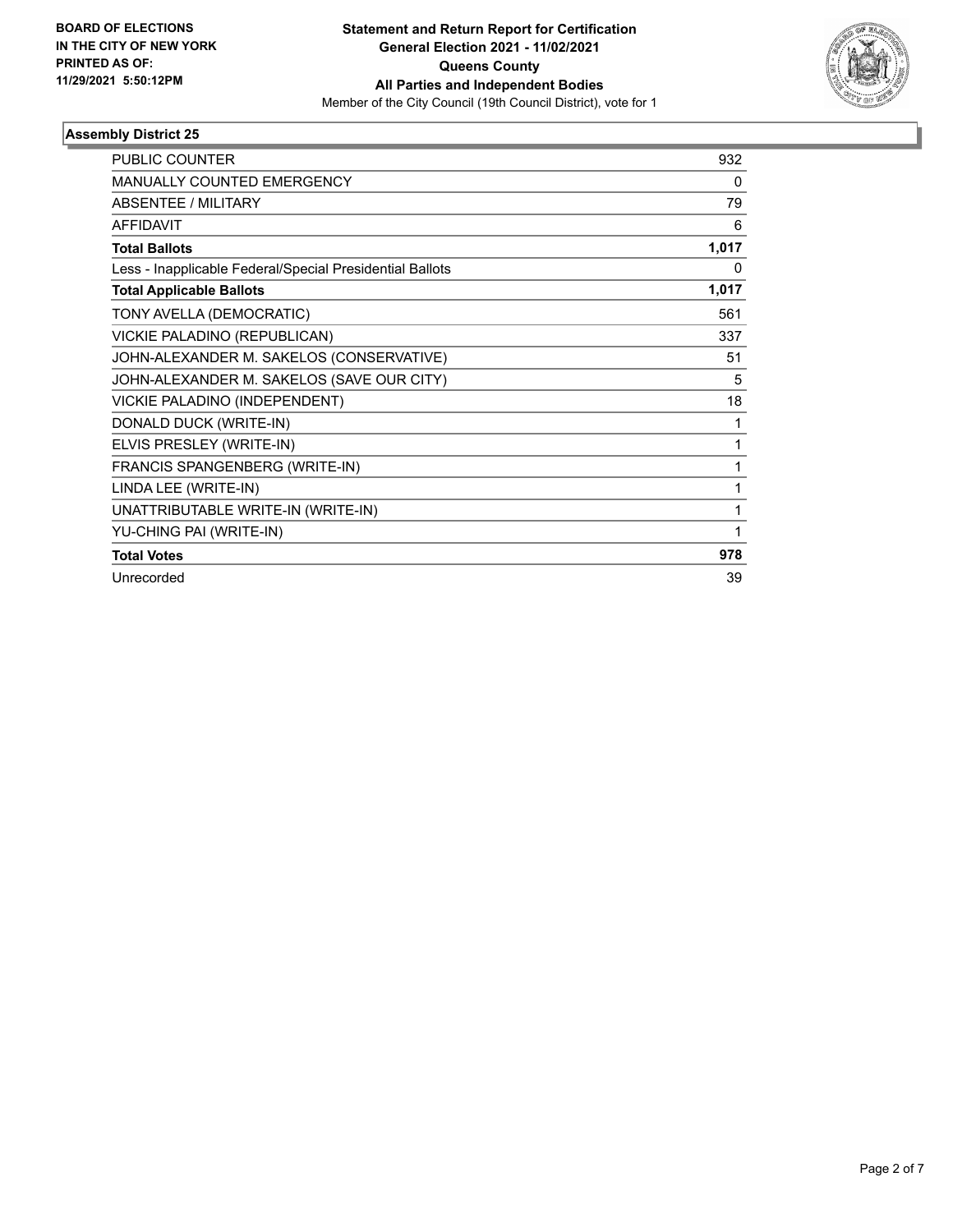

| PUBLIC COUNTER                                           | 18,554       |
|----------------------------------------------------------|--------------|
| MANUALLY COUNTED EMERGENCY                               | 0            |
| <b>ABSENTEE / MILITARY</b>                               | 1,913        |
| <b>AFFIDAVIT</b>                                         | 99           |
| <b>Total Ballots</b>                                     | 20,566       |
| Less - Inapplicable Federal/Special Presidential Ballots | 0            |
| <b>Total Applicable Ballots</b>                          | 20,566       |
| TONY AVELLA (DEMOCRATIC)                                 | 9,471        |
| VICKIE PALADINO (REPUBLICAN)                             | 8,705        |
| JOHN-ALEXANDER M. SAKELOS (CONSERVATIVE)                 | 1,295        |
| JOHN-ALEXANDER M. SAKELOS (SAVE OUR CITY)                | 169          |
| VICKIE PALADINO (INDEPENDENT)                            | 307          |
| ALEXANDER HAMILTON (WRITE-IN)                            | 1            |
| ARTHUR N. CHELIOTES (WRITE-IN)                           | $\mathbf{1}$ |
| <b>AUSTIN SHAFRAN (WRITE-IN)</b>                         | 6            |
| <b>BARACK OBAMA (WRITE-IN)</b>                           | 1            |
| BERNADETTE KELLY (WRITE-IN)                              | 1            |
| CRYSTAL FENG (WRITE-IN)                                  | 1            |
| DONALD J. TRUMP (WRITE-IN)                               | 1            |
| ELENA CASTELLANO (WRITE-IN)                              | 1            |
| FRANCIS CABRINI (WRITE-IN)                               | 1            |
| <b>GABRIEL MUNSON (WRITE-IN)</b>                         | 1            |
| GIGI ASARO (WRITE-IN)                                    | 1            |
| JACK KEROUAC (WRITE-IN)                                  | 1            |
| JAMES C. GORGA (WRITE-IN)                                | 1            |
| JOHN F. OYANE (WRITE-IN)                                 | 1            |
| JOHN LIU (WRITE-IN)                                      | 1            |
| JOSEPH CONFORTI (WRITE-IN)                               | 1            |
| JOSHUA BAUBERMAN (WRITE-IN)                              | 1            |
| MARIAH L. MADEWELL (WRITE-IN)                            | 1            |
| MATTHEW COHEN (WRITE-IN)                                 | 1            |
| MAXIM NARDUZZI (WRITE-IN)                                | 1            |
| NICO CUSUMANO (WRITE-IN)                                 | 1            |
| PETER KOO (WRITE-IN)                                     | 1            |
| RACHEL LEE (WRITE-IN)                                    | 1            |
| RAJA FLORES (WRITE-IN)                                   | 1            |
| RICHARD LEE (WRITE-IN)                                   | 3            |
| ROSEMARY MORALES POPE (WRITE-IN)                         | 1            |
| SCOTT SIEBER (WRITE-IN)                                  | 1            |
| SEAN WALSH (WRITE-IN)                                    | 1            |
| SOPHIE MULLIGAN (WRITE-IN)                               | 1            |
| UNATTRIBUTABLE WRITE-IN (WRITE-IN)                       | 14           |
| VINSON J. FRIEDMAN (WRITE-IN)                            | 1            |
| WARREN SCHREIBER (WRITE-IN)                              | 1            |
| YU-CHING PAI (WRITE-IN)                                  | 1            |
| <b>Total Votes</b>                                       | 20,000       |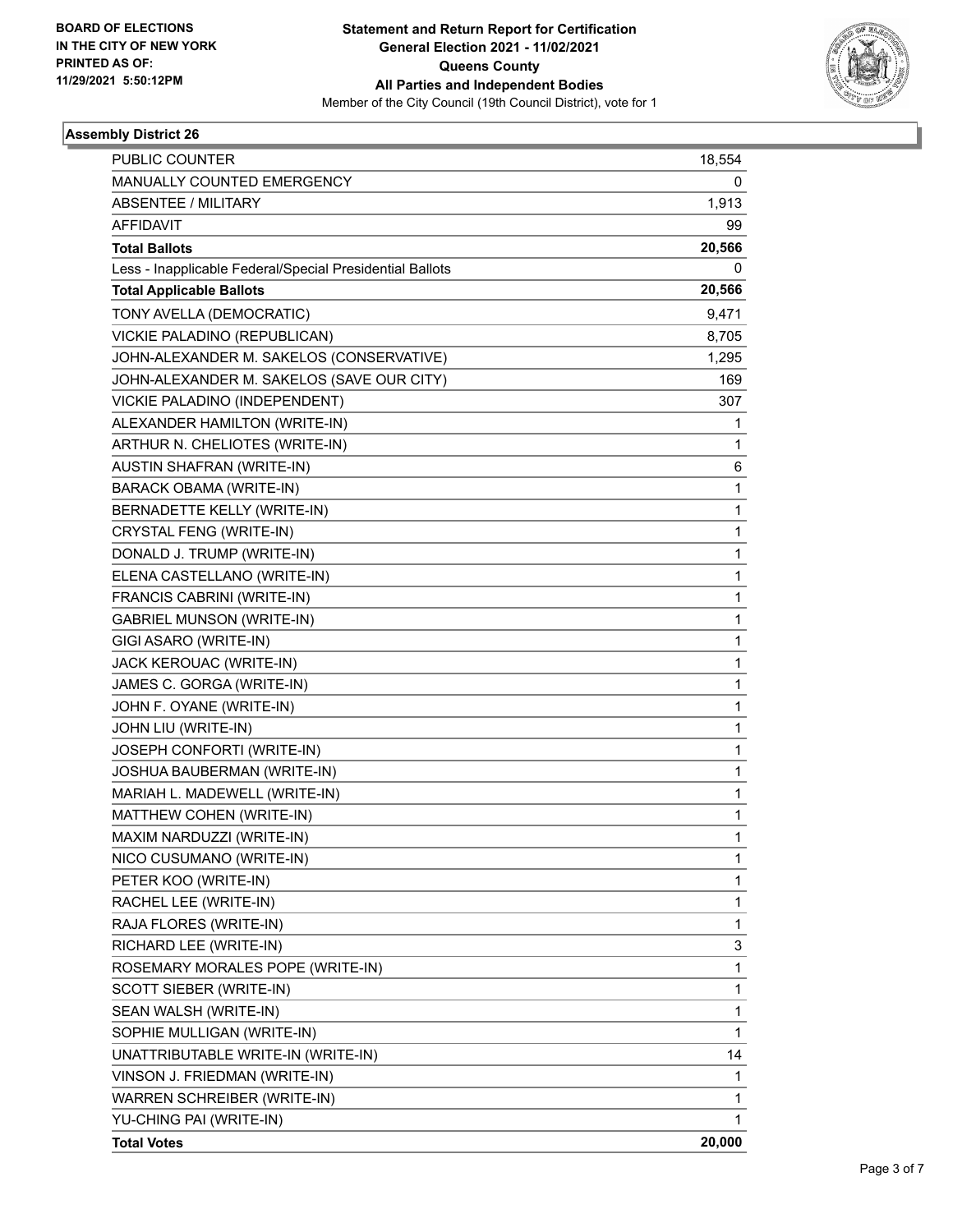

#### Unrecorded 566

| <b>Assembly District 27</b>                              |          |
|----------------------------------------------------------|----------|
| PUBLIC COUNTER                                           | 3,259    |
| <b>MANUALLY COUNTED EMERGENCY</b>                        | 0        |
| ABSENTEE / MILITARY                                      | 243      |
| AFFIDAVIT                                                | 8        |
| <b>Total Ballots</b>                                     | 3,510    |
| Less - Inapplicable Federal/Special Presidential Ballots | $\Omega$ |
| <b>Total Applicable Ballots</b>                          | 3,510    |
| TONY AVELLA (DEMOCRATIC)                                 | 1,311    |
| VICKIE PALADINO (REPUBLICAN)                             | 1,868    |
| JOHN-ALEXANDER M. SAKELOS (CONSERVATIVE)                 | 147      |
| JOHN-ALEXANDER M. SAKELOS (SAVE OUR CITY)                | 18       |
| VICKIE PALADINO (INDEPENDENT)                            | 90       |
| ASHLEY MUNOZ (WRITE-IN)                                  | 1        |
| BERNIE SANDERS (WRITE-IN)                                | 1        |
| RICHARD LEE (WRITE-IN)                                   | 2        |
| UNCOUNTED WRITE-IN PER STATUTE (WRITE-IN)                | 1        |
| <b>Total Votes</b>                                       | 3,439    |
| Unrecorded                                               | 71       |

| <b>PUBLIC COUNTER</b>                                    | 0 |
|----------------------------------------------------------|---|
| <b>MANUALLY COUNTED EMERGENCY</b>                        | 0 |
| ABSENTEE / MILITARY                                      | 0 |
| <b>AFFIDAVIT</b>                                         | 0 |
| <b>Total Ballots</b>                                     | 0 |
| Less - Inapplicable Federal/Special Presidential Ballots | 0 |
| <b>Total Applicable Ballots</b>                          | 0 |
| TONY AVELLA (DEMOCRATIC)                                 | 0 |
| VICKIE PALADINO (REPUBLICAN)                             | 0 |
| JOHN-ALEXANDER M. SAKELOS (CONSERVATIVE)                 | 0 |
| JOHN-ALEXANDER M. SAKELOS (SAVE OUR CITY)                | 0 |
| VICKIE PALADINO (INDEPENDENT)                            | 0 |
| <b>Total Votes</b>                                       | 0 |
|                                                          |   |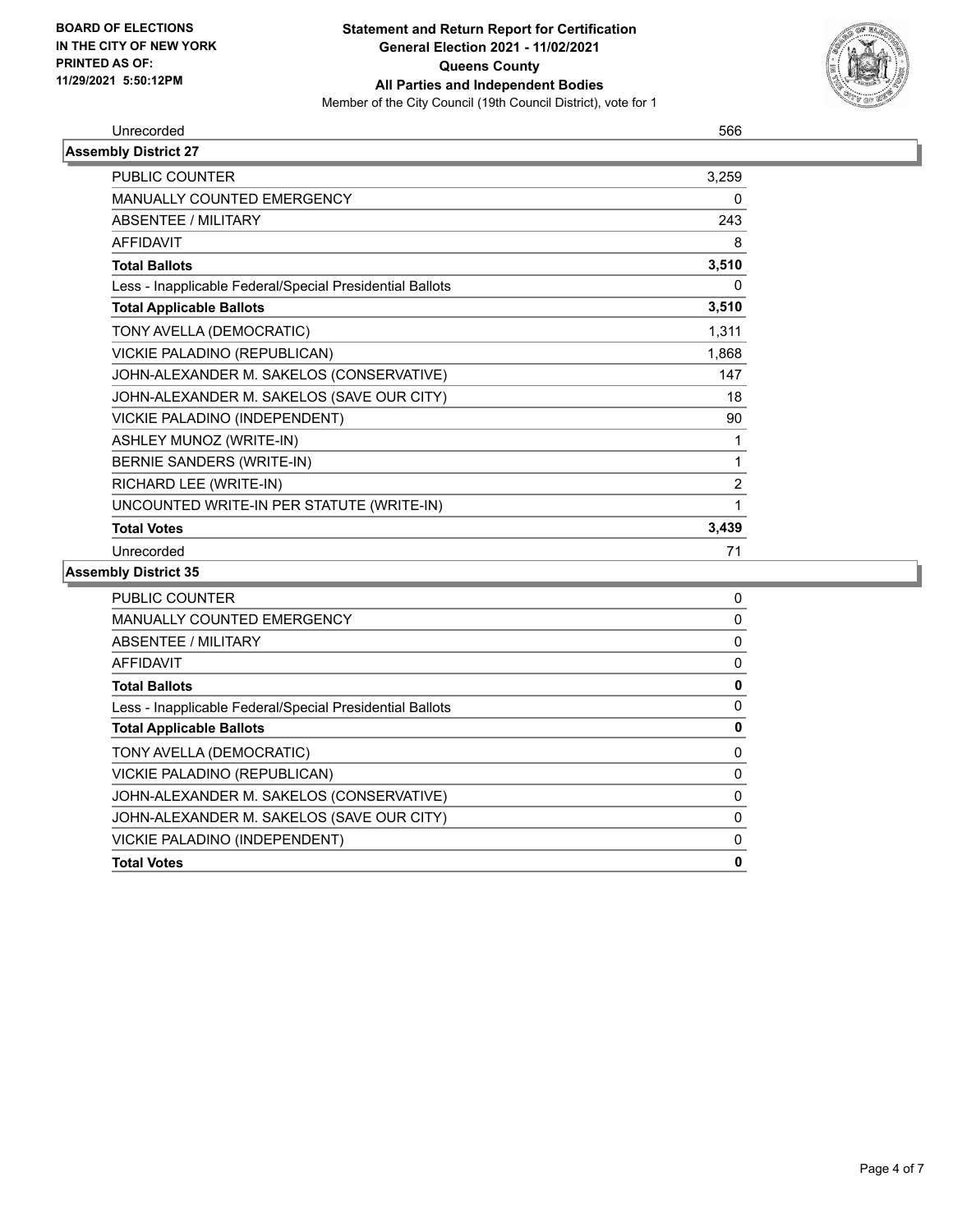

| <b>PUBLIC COUNTER</b>                                    | 2.571 |
|----------------------------------------------------------|-------|
| <b>MANUALLY COUNTED EMERGENCY</b>                        | 0     |
| <b>ABSENTEE / MILITARY</b>                               | 221   |
| <b>AFFIDAVIT</b>                                         | 6     |
| <b>Total Ballots</b>                                     | 2,798 |
| Less - Inapplicable Federal/Special Presidential Ballots | 0     |
| <b>Total Applicable Ballots</b>                          | 2,798 |
| TONY AVELLA (DEMOCRATIC)                                 | 1,057 |
| VICKIE PALADINO (REPUBLICAN)                             | 1,415 |
| JOHN-ALEXANDER M. SAKELOS (CONSERVATIVE)                 | 148   |
| JOHN-ALEXANDER M. SAKELOS (SAVE OUR CITY)                | 24    |
| VICKIE PALADINO (INDEPENDENT)                            | 50    |
| AUSTIN SHAFRAN (WRITE-IN)                                | 1     |
| CAROL GRESSER (WRITE-IN)                                 | 1     |
| <b>GRAIG NETTLES (WRITE-IN)</b>                          | 1     |
| RICHARD LEE (WRITE-IN)                                   | 1     |
| SANDRA UNG (WRITE-IN)                                    | 1     |
| THOMAS VELTRE (WRITE-IN)                                 | 1     |
| UNATTRIBUTABLE WRITE-IN (WRITE-IN)                       |       |
| <b>Total Votes</b>                                       | 2,701 |
| Unrecorded                                               | 97    |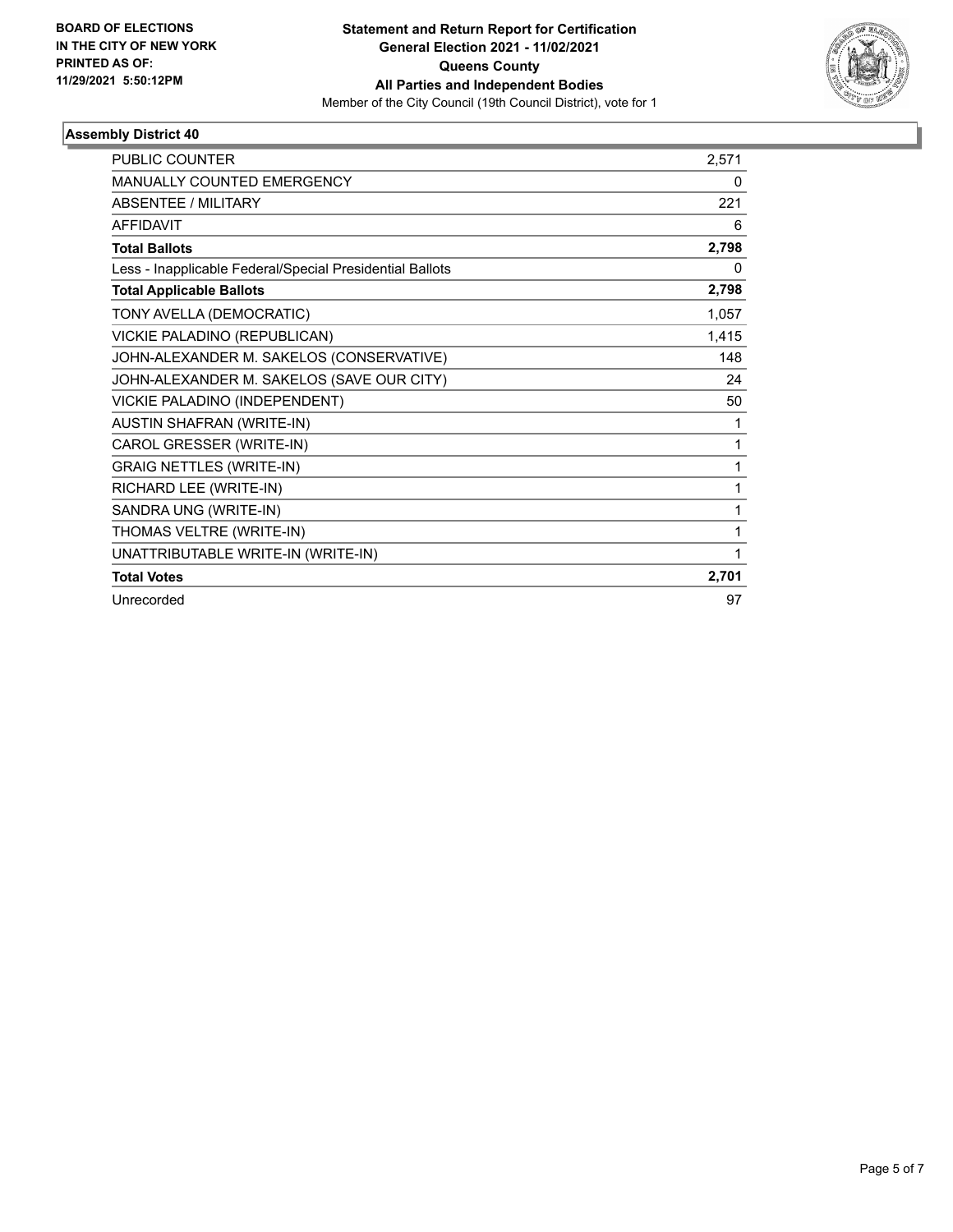

# **Total for Member of the City Council (19th Council District) - Queens County**

| PUBLIC COUNTER                                           | 25,316 |
|----------------------------------------------------------|--------|
| MANUALLY COUNTED EMERGENCY                               | 0      |
| ABSENTEE / MILITARY                                      | 2,456  |
| AFFIDAVIT                                                | 119    |
| <b>Total Ballots</b>                                     | 27,891 |
| Less - Inapplicable Federal/Special Presidential Ballots | 0      |
| <b>Total Applicable Ballots</b>                          | 27,891 |
| TONY AVELLA (DEMOCRATIC)                                 | 12,400 |
| VICKIE PALADINO (REPUBLICAN)                             | 12,325 |
| JOHN-ALEXANDER M. SAKELOS (CONSERVATIVE)                 | 1,641  |
| JOHN-ALEXANDER M. SAKELOS (SAVE OUR CITY)                | 216    |
| VICKIE PALADINO (INDEPENDENT)                            | 465    |
| ALEXANDER HAMILTON (WRITE-IN)                            | 1      |
| ARTHUR N. CHELIOTES (WRITE-IN)                           | 1      |
| ASHLEY MUNOZ (WRITE-IN)                                  | 1      |
| AUSTIN SHAFRAN (WRITE-IN)                                | 7      |
| BARACK OBAMA (WRITE-IN)                                  | 1      |
| BERNADETTE KELLY (WRITE-IN)                              | 1      |
| BERNIE SANDERS (WRITE-IN)                                | 1      |
| CAROL GRESSER (WRITE-IN)                                 | 1      |
| CRYSTAL FENG (WRITE-IN)                                  | 1      |
| DONALD DUCK (WRITE-IN)                                   | 1      |
| DONALD J. TRUMP (WRITE-IN)                               | 1      |
| ELENA CASTELLANO (WRITE-IN)                              | 1      |
| ELVIS PRESLEY (WRITE-IN)                                 | 1      |
| FRANCIS CABRINI (WRITE-IN)                               | 1      |
| FRANCIS SPANGENBERG (WRITE-IN)                           | 1      |
| <b>GABRIEL MUNSON (WRITE-IN)</b>                         | 1      |
| GIGI ASARO (WRITE-IN)                                    | 1      |
| <b>GRAIG NETTLES (WRITE-IN)</b>                          | 1      |
| JACK KEROUAC (WRITE-IN)                                  | 1      |
| JAMES C. GORGA (WRITE-IN)                                | 1      |
| JOHN F. OYANE (WRITE-IN)                                 | 1      |
| JOHN LIU (WRITE-IN)                                      | 1      |
| JOSEPH CONFORTI (WRITE-IN)                               | 1      |
| JOSHUA BAUBERMAN (WRITE-IN)                              | 1      |
| LINDA LEE (WRITE-IN)                                     | 1      |
| MARIAH L. MADEWELL (WRITE-IN)                            | 1      |
| MATTHEW COHEN (WRITE-IN)                                 | 1      |
| MAXIM NARDUZZI (WRITE-IN)                                | 1      |
| NICO CUSUMANO (WRITE-IN)                                 | 1      |
| PETER KOO (WRITE-IN)                                     | 1      |
| RACHEL LEE (WRITE-IN)                                    | 1      |
| RAJA FLORES (WRITE-IN)                                   | 1      |
| RICHARD LEE (WRITE-IN)                                   | 6      |
| ROSEMARY MORALES POPE (WRITE-IN)                         | 1      |
|                                                          |        |